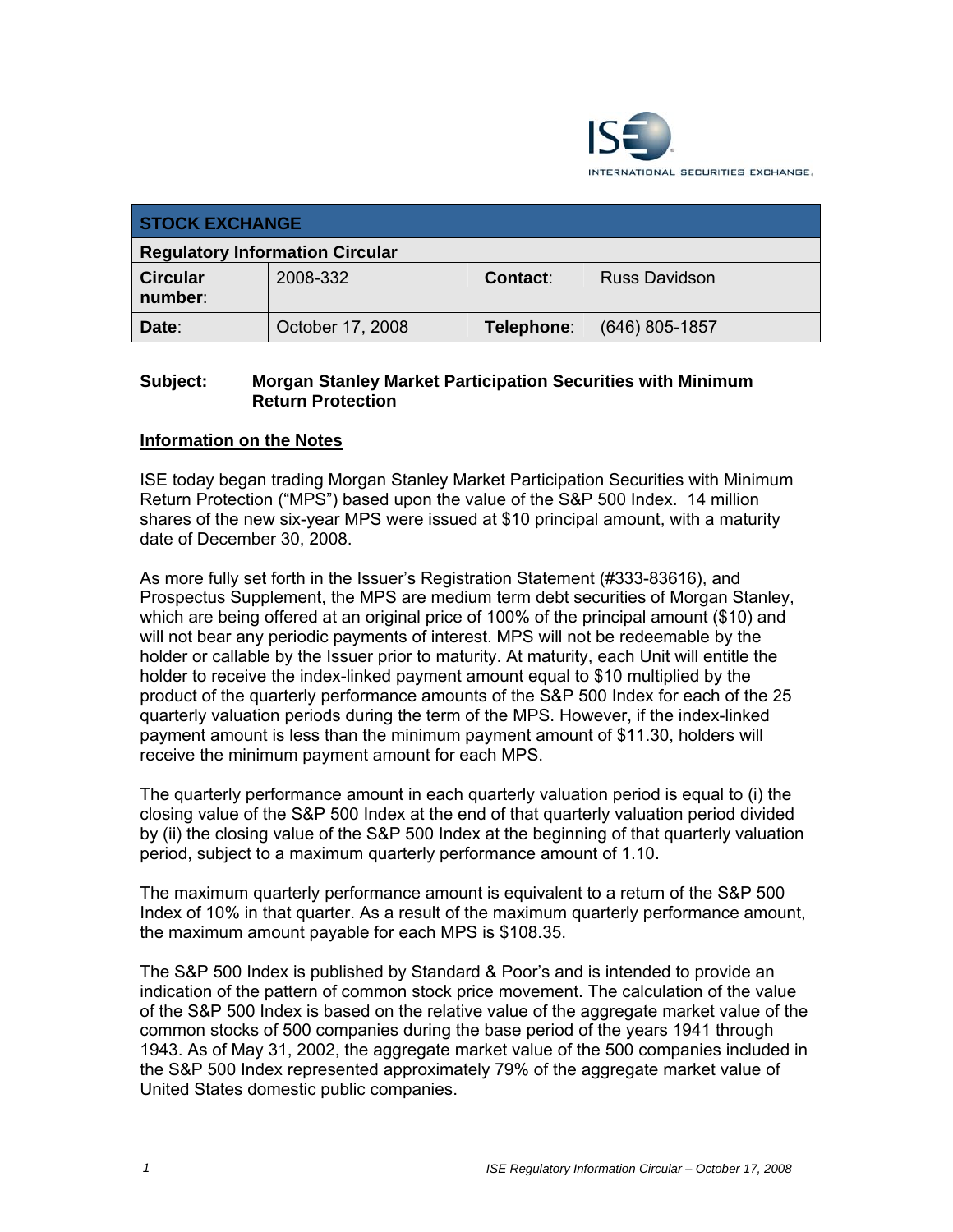It is expected that the market value of the MPS will be affected by the value of the Index, by a number of other interrelated factors including, among other things: the general level of interest rates, the volatility of the S&P 500 Index, the time remaining to maturity, the dividend rate on stocks underlying the S&P 500 Index, and the credit rating of the Issuer.

Investing in the MPS is not equivalent to investing in the S&P 500 Index.

Ownership of the MPS will be maintained in book-entry form by or through The Depository Trust Company.

MRP will be quoted and trade as an equity issue in round lots of 100, and will trade "flat" without accrued interest.

Trading in the shares on ISE is on a UTP basis and is subject to ISE equity trading rules. The shares will trade from 9:00 a.m. until 4:00 p.m. Eastern Time. Equity Electronic Access Members ("Equity EAMs") trading the shares during the Pre-Market Session are exposed to the risk of the lack of the calculation or dissemination of underlying index value or intraday indicative value ("IIV"). For certain derivative securities products, an updated underlying index value or IIV may not be calculated or publicly disseminated in the Pre-Market hours. Since the underlying index value and IIV are not calculated or widely disseminated during Pre-Market hours, an investor who is unable to calculate implied values for certain derivative securities products during Pre-Market hours may be at a disadvantage to market professionals.

Equity EAMs also should review NASD Notice to Members 03-71 for guidance on trading these products. The Notice reminds members of their obligations to: (1) conduct adequate due diligence to understand the features of the product; (2) perform a reasonable-basis suitability analysis; (3) perform customer-specific suitability analysis in connection with any recommended transactions; (4) provide a balanced disclosure of both the risks and rewards associated with the particular product, especially when selling to retail investors; (5) implement appropriate internal controls; and (6) train registered persons regarding the features, risk and suitability of these products.

**This Regulatory Information Circular is not a statutory Prospectus. Equity EAMs should consult the Trust's Registration Statement, SAI, Prospectus and the Fund's website for relevant information.**